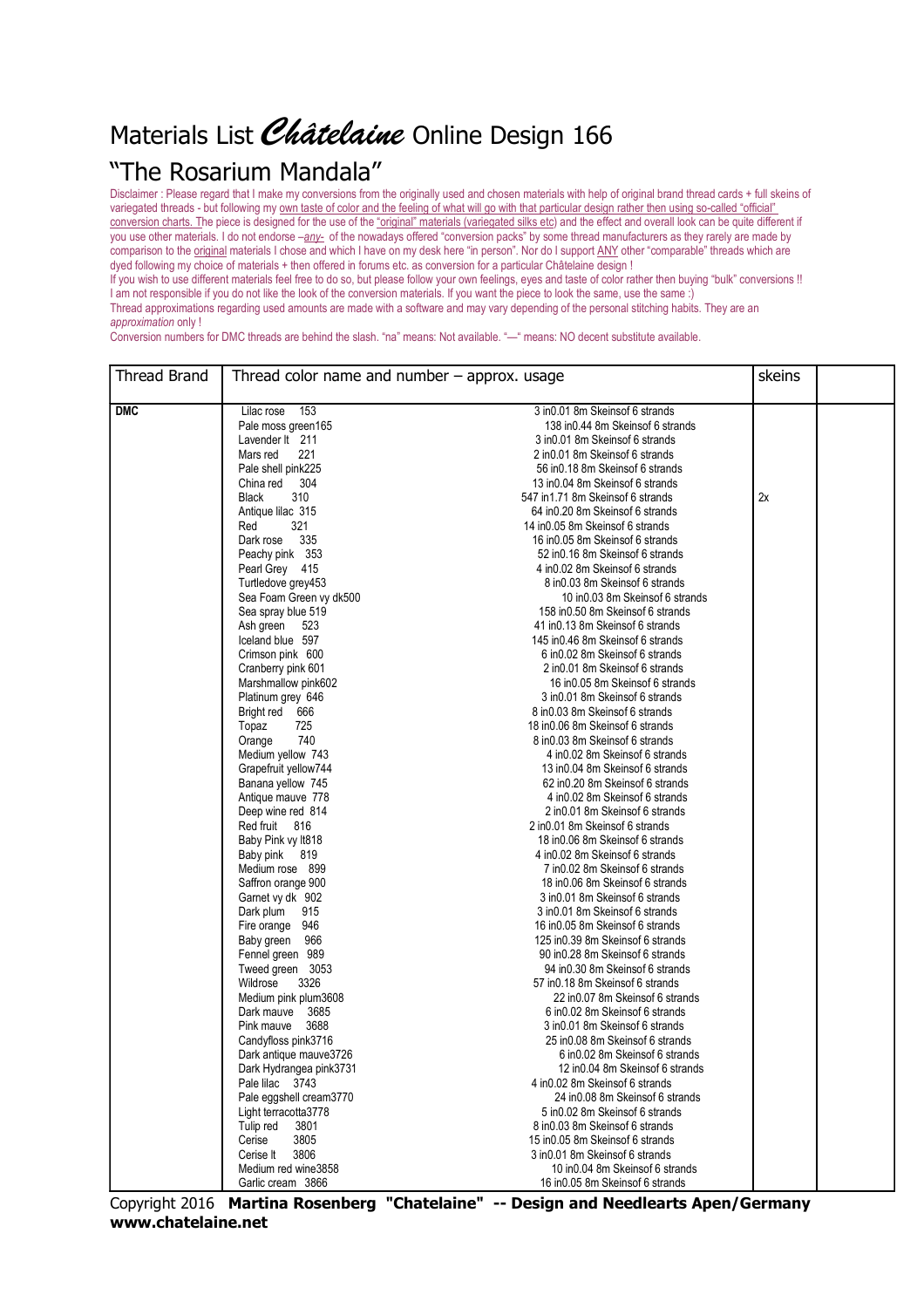| <b>Caron Waterlilies</b>  | WL 006/na791<br>Amethyst       |                        | 54 in0.25 6yd Skeinof 12 strands             |    |  |
|---------------------------|--------------------------------|------------------------|----------------------------------------------|----|--|
| <b>Silk</b>               | Fir<br>WL 112/na926            |                        | 44 in 0.20 6yd Skein of 12 strands           |    |  |
|                           | Steel<br>WL 155/na597          |                        | 71 in 0.33 6yd Skein of 12 strands           |    |  |
|                           | Creamsicle WL166/na3823        |                        | 91 in 0.42 6yd Skeinof 12 strands            |    |  |
|                           |                                |                        |                                              |    |  |
|                           | Umbria<br>WL 204/na --         |                        | 57 in 0.26 6yd Skein of 12 strands           |    |  |
|                           | WL 226/na --<br>Seaglass       |                        | 181 in 0.83 6yd Skein of 12 strands          |    |  |
|                           | Shenandoah WL 241/na772        |                        | 95 in 0.44 6yd Skein of 12 strands           |    |  |
|                           | Celery<br>WL 242/na772         |                        | 71 in0.33 6yd Skeinof 12 strands             |    |  |
|                           | WL 243/734<br>Pesto            |                        | 102 in0.47 6yd Skeinof 12 strands            |    |  |
|                           | WL249/na3687<br>Geranium       |                        | 60 in 0.28 6yd Skeinof 12 strands            |    |  |
|                           | WL 271/na3348<br>Wasabi        |                        | 104 in 0.48 6yd Skein of 12 strands          |    |  |
|                           | WL293/na368<br>Lettuce         |                        | 128 in0.59 6yd Skeinof 12 strands            |    |  |
| <b>Caron Wildflowers</b>  | WF 001/na 452<br>Sandstone     |                        | 2706 in 2.00 36yd Skeinof 1 strands          | 2x |  |
|                           | WF 067/368<br>Celadon          |                        | 924 in0.71 36yd Skeinof 1 strands            |    |  |
|                           | WF 136/na632<br>Cedar          |                        | 510 in 0.39 36yd Skein of 1 strands          |    |  |
|                           | WF 141/na503<br>Alpine Moss    |                        | 438 in0.34 36yd Skeinof 1 strands            |    |  |
| <b>Caron Impressions</b>  | Pine Forests<br><b>IMP 083</b> |                        | 828 in0.63 36yd Skeinof 1 strands            |    |  |
|                           |                                |                        |                                              |    |  |
|                           |                                |                        |                                              |    |  |
|                           |                                |                        |                                              |    |  |
|                           | Mint Ice                       | DD 08/na 747           | 114 in 0.36 Skein 8mof 6 strands             |    |  |
| <b>Dinky Dyes Silk</b>    |                                |                        |                                              |    |  |
|                           | Mint                           | DD 09/na755            | 409 in 1.28 Skein 8mof 6 strands             | 2x |  |
|                           | Ghost Gum                      | DD 70/na 523           | 420 in1.31 Skein 8mof 6 strands              | 2x |  |
|                           | Camo Green                     | DD 196/na3347          | 30 in 0.10 Skein 8mof 6 strands              |    |  |
|                           | Gidgee                         | DD 142/580             | 105 in 0.33 Skein 8m of 6 strands            |    |  |
|                           |                                |                        |                                              |    |  |
| <b>Gloriana Silk</b>      | Cottage Woods                  | GLO 073/ na --         | 133 in0.42 Skein 8mof 6 strands              |    |  |
|                           | Monets Pond                    | GLO 079/na --          | 76 in 0.24 Skein 8mof 6 strands              |    |  |
|                           | Desert Rose                    | GLO 106/na3727         | 72 in0.23 Skein 8mof 6 strands               |    |  |
|                           | Elizabethan Green              | GLO 117/934            | 308 in 0.97 Skein 8m of 6 strands            |    |  |
|                           | <b>Victorian Rose</b>          | GLO 123/778            | 229 in 0.72 Skein 8m of 6 strands            |    |  |
|                           | Lavender Ice                   | GLO 132/na 3747        | 80 in 0.25 Skein 8mof 6 strands              |    |  |
|                           | Rosebud                        | GLO 137/na818          | 270 in 0.85 Skein 8m of 6 strands            |    |  |
|                           | Avonlea Green                  | GLO 161/na3346         | 161 in 0.51 Skein 8m of 6 strands            |    |  |
|                           | Chocolat                       | GLO 208/na898          | 567 in1.78 Skein 8mof 6 strands              | 2x |  |
|                           |                                |                        |                                              |    |  |
| <b>Gloriana Florimell</b> | Canary                         | GLO Flo 217/na744      | 95 in 0.30 Skein 8mof 6 strands              |    |  |
|                           |                                |                        |                                              |    |  |
| Needlepoint Inc. Silk     | Lavender Mist                  | NL057/na225            | 72 in0.23 Skein 8mof 6 strands               |    |  |
|                           |                                |                        |                                              |    |  |
| <b>Rainbow Gallery</b>    | Arctic Gold                    |                        | PB 02370 in1.16 Skein 8mof 1 strands         | 2x |  |
|                           |                                |                        |                                              |    |  |
| <b>Petite Treasure</b>    | Aztec Gold                     |                        | PB 26375 in1.18 Skein 8mof 1 strands         | 2x |  |
| <b>Braid</b>              | Rose Silver                    |                        | PB 28653 in 2.00 Skein 8 mof 1 strands       | 2x |  |
|                           | Pewter                         |                        | PB 32147 in 0.46 Skein 8 mof 1 strands       |    |  |
| <b>Rainbow Gallery</b>    | PSL SP18                       |                        | PSL SP18/747332 in1.00 Skein 8mof 1 strands  |    |  |
| Petite Silk Lamé          | PSL SP72                       |                        | PSL SP72/3348466 in1.46 Skein 8mof 1 strands | 2x |  |
| <b>Braid</b>              |                                |                        |                                              |    |  |
| Delica Beads size 11      | Del 84<br>Del 84               |                        | 392 beads                                    |    |  |
|                           | <b>Del 175</b><br>Del 175      |                        | 80 beads                                     |    |  |
|                           | Del 230<br>Del 230             |                        | 56 beads                                     |    |  |
|                           | Del 240<br>Del 240             |                        | 80 beads                                     |    |  |
|                           | Del 373<br>Del 373             |                        | 288 beads                                    |    |  |
|                           | Del 626<br>Del 626             |                        | 188 beads                                    |    |  |
|                           | Del 1413<br>Del 1413           |                        | 148 beads                                    |    |  |
|                           | Del 1731<br>Del 1731           |                        | 568 beads                                    |    |  |
|                           | Del 1805<br>Del 1805           |                        | 208 beads                                    |    |  |
|                           | Del 1807<br>Del 1807           |                        | 128 beads                                    |    |  |
|                           |                                |                        |                                              |    |  |
|                           | Del 1812<br>Del 1812           |                        | 120 beads                                    |    |  |
|                           | Del 1852<br>Del 1852           |                        | 96 beads                                     |    |  |
|                           | Del 207                        | Del 207                | 378 beads                                    |    |  |
|                           | Del 374                        | Del 374                | 96 beads                                     |    |  |
|                           | Del 630                        | Del 630                | 64 beads                                     |    |  |
|                           | Del 1802                       | Del 1802               | 606 beads                                    |    |  |
|                           |                                |                        |                                              |    |  |
| Delica Bugle Beads        | <b>BGL1-156FR</b>              |                        | BGL1-156FR 108 beads                         |    |  |
| 3mm                       |                                |                        |                                              |    |  |
| Swarovski Crystals        | Sw 5301 Fuchsia AB             | Sw 5301Fuchsia AB      | 8 beads                                      |    |  |
| 5301 - 4mm Bicones        | Sw 5301 Aquam 2xAB             | Sw 5301Aquam 2xAB      | 8 beads                                      |    |  |
|                           |                                |                        |                                              |    |  |
|                           | Sw 5301 LightOlivine           | Sw 5301LightOlivine    | 12 beads<br>16 beads                         |    |  |
|                           | Sw 5301 PaleGreenOpal2xAB      | Sw 5301PalGreeOpal2xAB |                                              |    |  |
|                           | Sw 5301 PeridotDorado          | Sw 5301 PeridotDorado  | 8 beads                                      |    |  |
|                           |                                |                        |                                              |    |  |
|                           |                                |                        |                                              |    |  |